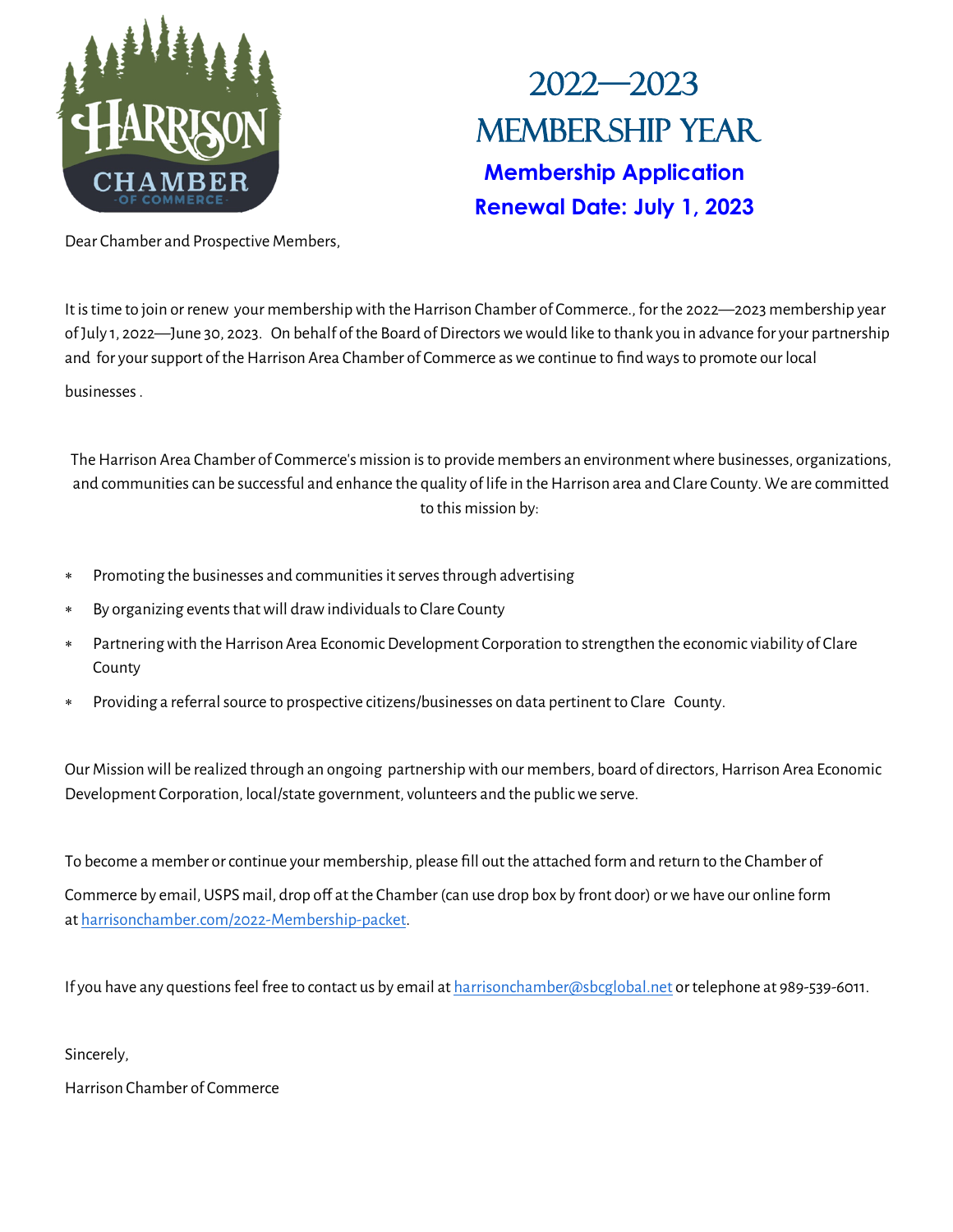### 2022—2023 CHAMBER Yearly MEMBERSHIP DUES (Select)

#### **\_\_\_ \$200.00 / Year - Standard Membership:** Includes all of the following:

- Business listing in the Interactive Online Directory
- Discounted event sponsorship
- Office/event distribution of your business cards, flyers, brochures, etc
- Access to the Chamber's outdoor marquee sign we'll post your sales/events for you!
- Free listing of your sales, events, and other business notices in our weekly Chamber email
- Business referrals through the Chamber office we recommend our Members first!
- Networking with other businesses & your community through Chamber Events/After Hours
- 20-25% savings on email marketing through Constant Contact
- Special event celebration such as Ribbon Cuttings, Grand Openings, & Open Houses
- Potential Insurance discounts for being a Chamber member (contact your insurance agent to see if your insurance company participates)
- Our town Chamber Bucks participation advertising

#### **\_\_\_ \$350.00/ Year - Bronze Membership:** Includes Standard Membership, plus:

Business spotlight in our weekly Chamber email for 1 month (4 emails)

• Banner Ad run for 3 months on Chamber website & a Business Spotlight on our Facebook page

#### **\_\_\_ \$500.00 / Year - Silver Membership:** Includes Standard Membership, plus:

- Business Spotlight in weekly Chamber email for 1 month (4 emails)
- Business Spotlight in Chamber office for 1 month
- Banner Ad run for 6 months on Chamber website & Business Spotlight on our Facebook page
- \$50.00 Car & Bike Show Sponsorship

#### **\_\_\_ \$1,000.00 / Year - Gold Sponsor Membership:** Includes Standard Membership, plus:

Your Business logo on the Chamber's website home page & Chamber's event brochures

- \$50.00 Frostbite Flag
- \$100.00 Frostbite Sponsorship
- \$50.00 Car & Bike Show Sponsorship
- \$50.00 Budd Lake Fishing Derby Sponsorship
- Sparkler Sponsorship for the July 3rd Fireworks
- 2 Tickets to the Murder Mystery Dinner

#### **\_\_\_ \$2,000.00 / Year - Premier Chamber Sponsor Membership:** Includes Standard Membership, plus:

**Y**our Business logo on the Chamber's website home page & Chamber's event brochures

- \$50.00 Frostbite Flag
- \$500.00 Event Sponsorship
- \$50.00 Car & Bike Show Sponsorship
- \$50.00 Budd Lake Fishing Derby Sponsorship
- Illumination Sponsorship for July 3rd Fireworks
- 2 Tickets to the Murder Mystery Dinner
- \$50.00 Christmas Celebration Sponsorship
- Business After Hours at your business
- Business name included in all 2022 radio advertising for events